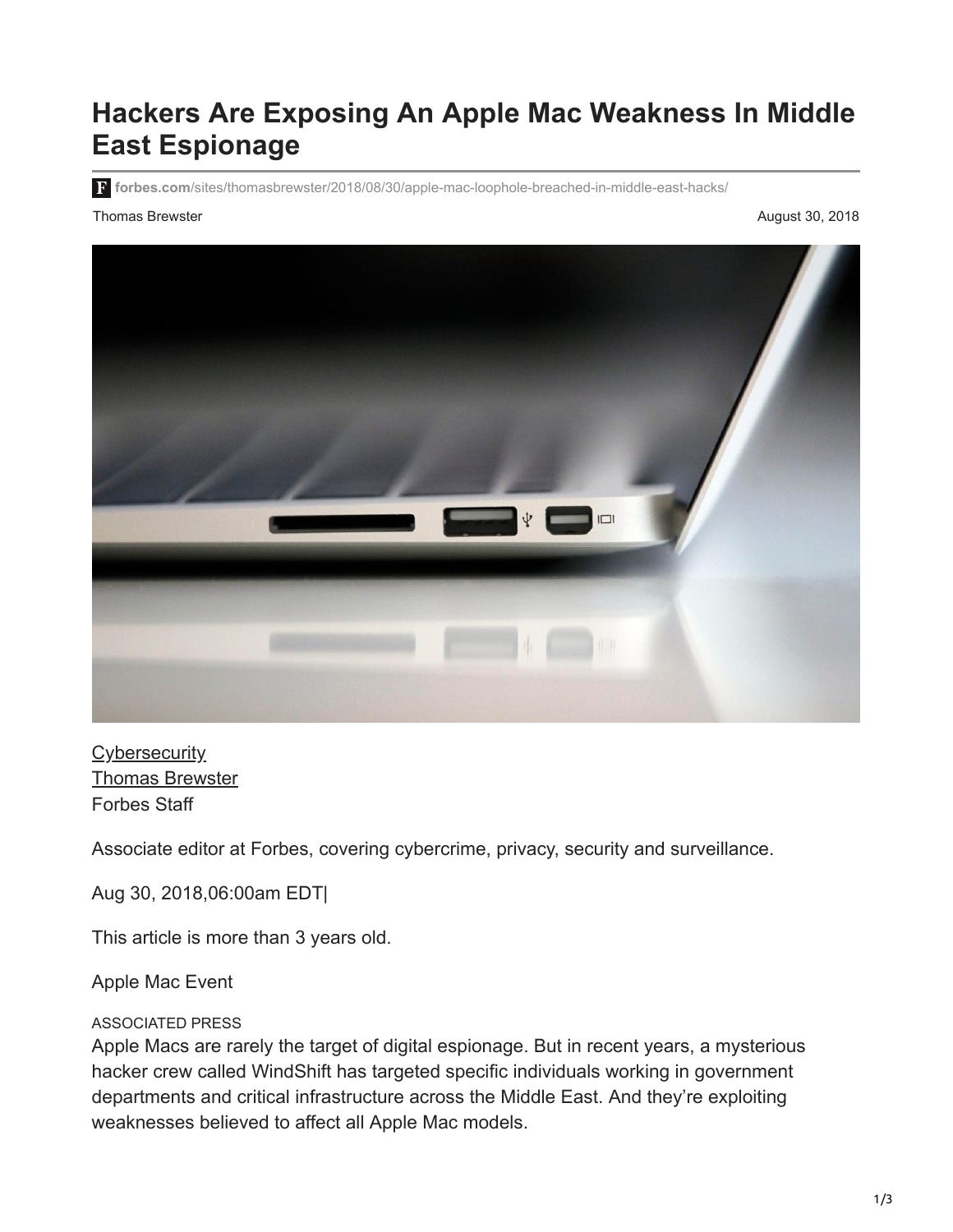That's according to United Arab Emirates-based researcher Taha Karim, who said the targets were located in the so-called Gulf Cooperation Council (GCC) region. That encompasses Saudi Arabia, Kuwait, the UAE, Qatar, Bahrain and Oman. The targets were sent spear phishing emails containing a link to a site run by the hackers. Once the target clicked on the link, an attack would launch, the eventual aim of which was to download malware dubbed WindTale and WindTape.

Karim, a researcher at cybersecurity company DarkMatter, said the attackers had found a way to "bypass all native macOS security measures." Once they'd penetrated those defenses, the malware would exfiltrate documents of interest and continuously take screenshots of the victims' desktops. The attacks have been ongoing from 2016, through to today, the researcher added.

Karim declined to say what kinds of critical infrastructure had been targeted and would name neither specific countries nor victims. He's presenting his full findings on Thursday at the [Hack In The Box](https://gsec.hitb.org/sg2018/sessions/commsec-the-trails-of-windshift-apt/) conference in Singapore.

## **The Mac hack explained**

DarkMatter said the hackers' web page would attempt to install a .zip file containing the malware. Once the download was completed, the malware would attempt to launch via what's known as a "custom URL-scheme." That's not as complex as it sounds. Developers can create their own URL scheme so that specific parts of their app will open when a link is opened. For instance, imagine a link that opens a Maps application that takes the user to a specific place and instantly provides directions from their location. That requires a custom URL scheme to be registered on the computer or smartphone first to work as it does.

Here's what happens in the case of the WindShift team's malware: First, a user visits a website that tries to install a .zip file. Inside is the malware. The Apple Safari browser will automatically unzip the file and macOS will automatically register the malware's chosen URL scheme. The same website from which the malware was downloaded will then make a request, via the now-registered custom URL scheme, to launch the malicious software. The attackers are relying on victims to keep the site live once they've installed the .zip file, long enough for the malware to work. The malware is then run by the operating system to handle the custom URL scheme's request. From there, WindTale and WindTape can silently start pilfering documents and taking screenshots.

Looking across major desktop operating systems, the problem may be unique to Apple. This same method wouldn't have worked on Windows, according to Karim, who said Microsoft had added extra protections to prevent such attacks.

There are some barriers the WindShift hackers had to overcome to successfully infect their targets. The latest versions of Safari will show a prompt asking the user to confirm they want to run those custom URL schemes. And if the user clicks allow, there will be another request